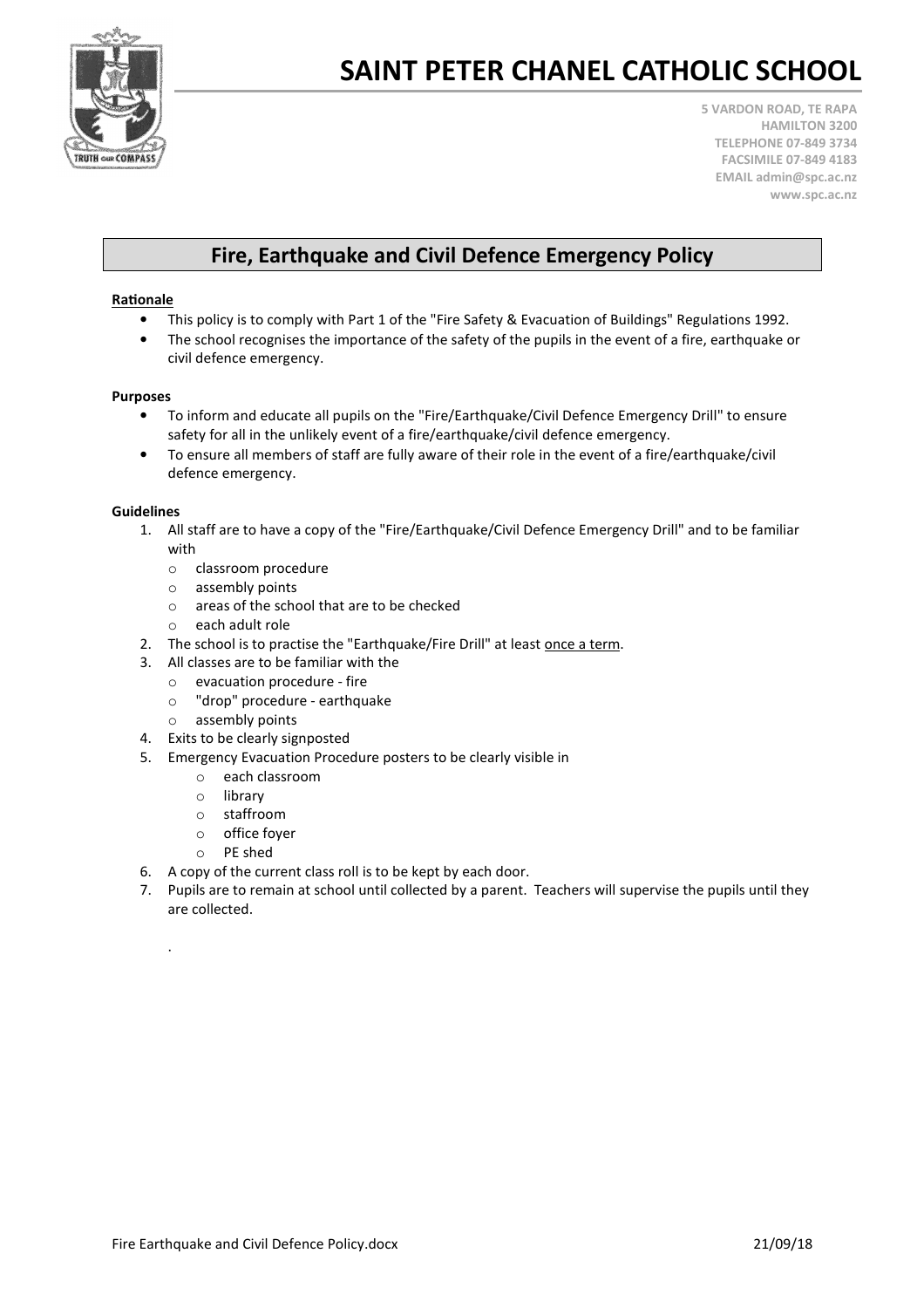

5 VARDON ROAD, TE RAPA HAMILTON 3200 TELEPHONE 07-849 3734 FACSIMILE 07-849 4183 EMAIL admin@spc.ac.nz www.spc.ac.nz

## Civil Emergency

#### Emergency equipment to be readily accessible

- torch (Medical Bay)
- battery-powered radio (Medical bay)
- hand bell/whistle (Staffroom)
- loud hailer (staffroom)
- medical kit (medical bay)
- stick on labels (office)
- fresh water supply (hot water cylinder)
- matches (office)
- axes, shovels (caretakers shed)
- blankets (medical bay)
- candles (science room, staffroom)

#### Chemical or industrial accident

- Move children from the area using furtherest exit point.
- Evacuate to Vardon School (the nearest Civil Defence Warden Post), Braid Road Shopping
- Centre (Library) depending on location of accident.
- If possible notify Radio Stations. Notice on school Facebook and Website. Leave notices around the school advising of evacuation.

#### Flood

• If it is necessary and safe to leave the school walk children to Minogue Park/Forest Lake.

#### **Volcanic Activity**

- If ash fall is light remain indoors. Close all windows and doors.
- If ash fall is heavy evacuate to the Church as it has a high pitched tile roof.
- Breathe through a damp handkerchief or cloth.

#### Emergency Checklist

- Apply first aid to injured students and staff.
- Account for all students and staff.
- Locate missing students and staff.
- Check for damaged utility systems.
- Turn off mains power, water and gas if necessary.
- Isolate and signpost areas where hazardous materials have been spilled.
- Tell everybody to wear shoes and all available clothing.
- Establish communication with Civil Defence.
- Listen to the radio.
- Don't use the telephone except in dire emergencies.
- Don't let students leave the grounds unless as previously arranged or accompanied by parents or approved escort.
- Keep a record of students released to parents or other persons.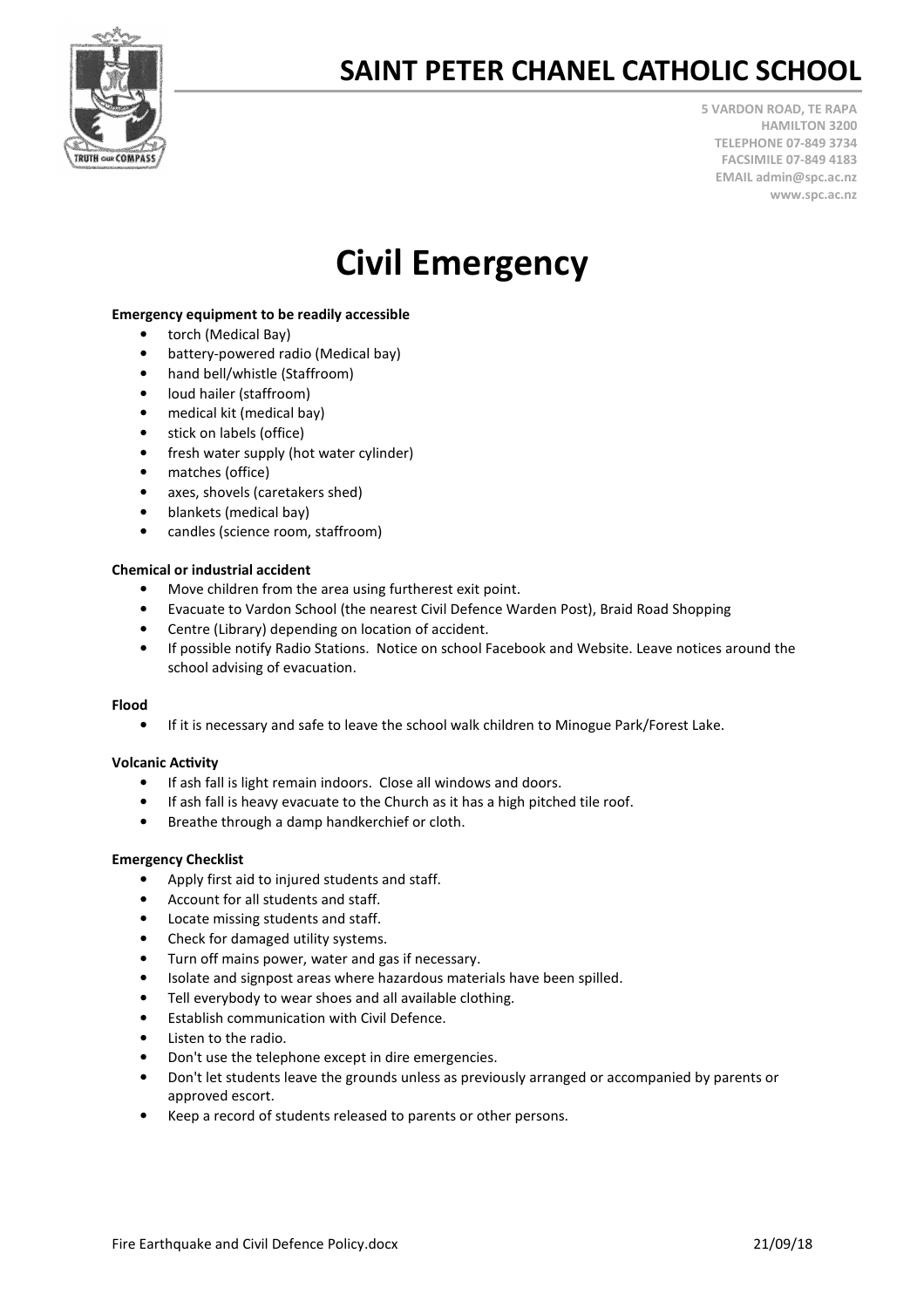

5 VARDON ROAD, TE RAPA HAMILTON 3200 TELEPHONE 07-849 3734 FACSIMILE 07-849 4183 EMAIL admin@spc.ac.nz www.spc.ac.nz

# Fire Drill

#### Fire

Train children to call a teacher if they discover a fire.

#### Signal

Continuous ringing of the bell, hand-bell, or whistle. If School Secretary in office ring Fire Brigade. Principal - notify Fire Dept., if Secretary is absent.

#### Aim

- 1. To get the children out from the building as quickly and calmly as possible.
- 2. To get away from the building to avoid falling debris, exploding glass and windows etc.

#### Action

- Calmly and clearly tell the children you are teaching at the time to stand and put in chairs and monitors close the windows. Children to forward out in an orderly manner, using the quickest, safest escape route and to avoid panic send groups out one at a time e.g. boys or girls, year groups or Houses.
- Teacher to take class register kept by each door in the classroom and follow. Close door as you leave the room. Check toilets, storage rooms.

#### Assembly areas -

- Northern end of playing field in front of native bush marked with appropriate room number.
- Teachers to ensure all pupils are present checking against the roll.
- Classes brought together and teachers report to Deputy Principal in the middle of the field.

#### Teachers check all areas…

| Room 3 Teacher                 | <b>Block B Toilets and Storeroom</b>                                                     |  |  |  |  |
|--------------------------------|------------------------------------------------------------------------------------------|--|--|--|--|
| Room 6 Teacher                 | <b>Block C Toilets and Storeroom</b>                                                     |  |  |  |  |
| Room 8 Teacher                 | Block D Toilets, Storeroom, Library and Resource Room                                    |  |  |  |  |
| Room 12 Teacher                | <b>Block H Toilets and Storeroom</b>                                                     |  |  |  |  |
| Principal/Administration Staff |                                                                                          |  |  |  |  |
|                                | check toilets, sick bay, staffroom and office                                            |  |  |  |  |
|                                | close windows, doors and filing cabinets, uplift school register if secretary is absent. |  |  |  |  |
|                                | Ring the Fire Brigade if it hasn't already been done.                                    |  |  |  |  |
| Room 12 Teacher                | Meet fire engine at gate.                                                                |  |  |  |  |

#### All clear indicated by Deputy Principal

#### Fire Drill

To be carried out at least once a term.

#### Fire Equipment

All clearly labelled.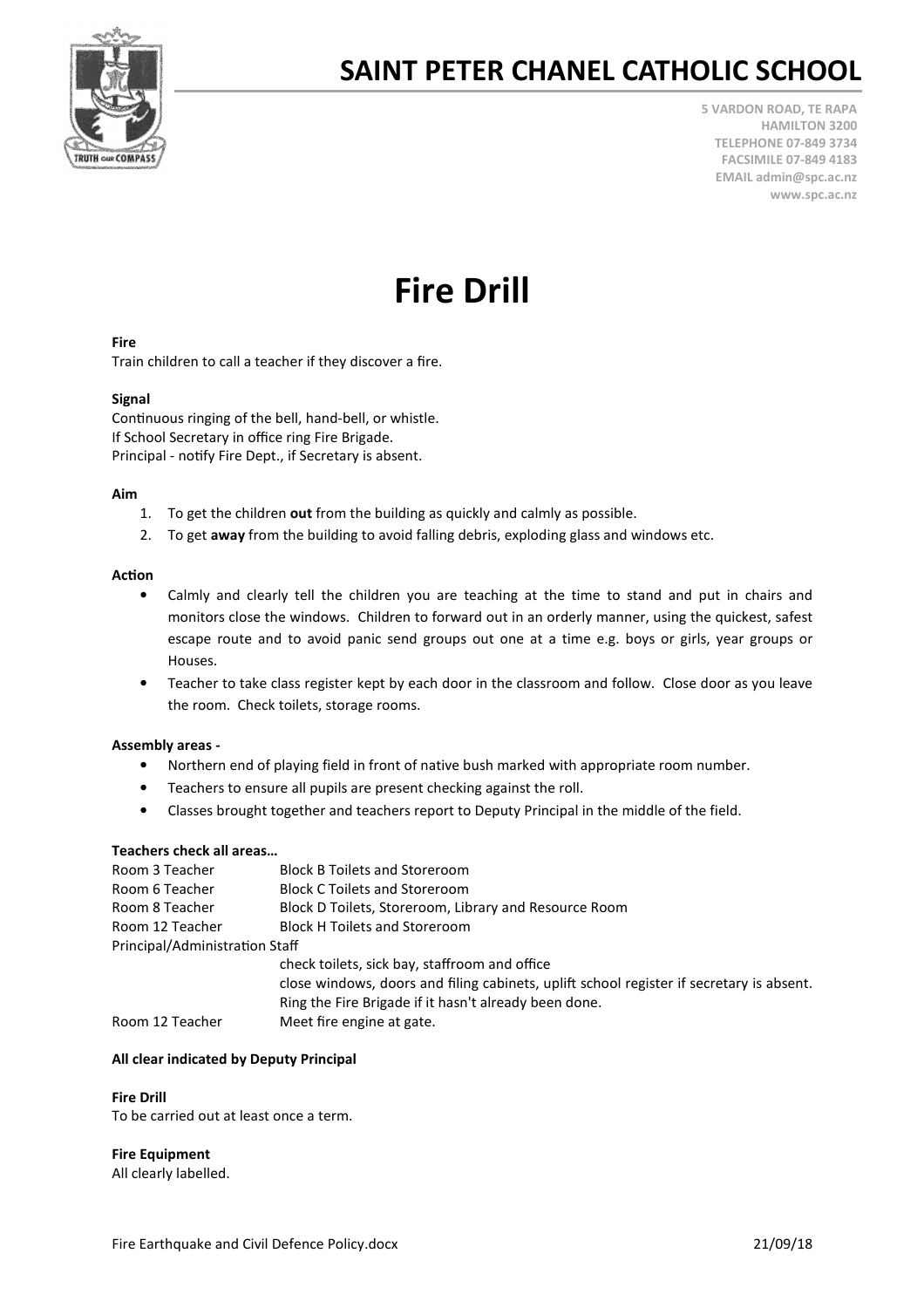

5 VARDON ROAD, TE RAPA HAMILTON 3200 TELEPHONE 07-849 3734 FACSIMILE 07-849 4183 EMAIL admin@spc.ac.nz www.spc.ac.nz

#### FIRE DRILL CARRIED OUT AND EVALUATED

| Year:         | <b>TERM 1</b> | <b>TERM 2</b> | <b>TERM 3</b> | <b>TERM 4</b> |
|---------------|---------------|---------------|---------------|---------------|
|               |               |               |               |               |
| <b>DATE</b>   |               |               |               |               |
|               |               |               |               |               |
| <b>SIGNED</b> |               |               |               |               |
|               |               |               |               |               |

\_\_\_\_\_\_\_\_\_\_\_\_\_\_\_\_\_\_\_\_\_\_\_\_\_\_\_\_\_\_\_\_\_\_\_\_\_\_\_\_\_\_\_\_\_\_\_\_\_\_\_\_\_\_\_\_\_\_\_\_\_\_\_\_\_\_\_\_\_\_\_\_\_\_\_\_\_\_\_\_\_\_\_\_\_\_\_\_\_\_ \_\_\_\_\_\_\_\_\_\_\_\_\_\_\_\_\_\_\_\_\_\_\_\_\_\_\_\_\_\_\_\_\_\_\_\_\_\_\_\_\_\_\_\_\_\_\_\_\_\_\_\_\_\_\_\_\_\_\_\_\_\_\_\_\_\_\_\_\_\_\_\_\_\_\_\_\_\_\_\_\_\_\_\_\_\_\_\_\_\_ \_\_\_\_\_\_\_\_\_\_\_\_\_\_\_\_\_\_\_\_\_\_\_\_\_\_\_\_\_\_\_\_\_\_\_\_\_\_\_\_\_\_\_\_\_\_\_\_\_\_\_\_\_\_\_\_\_\_\_\_\_\_\_\_\_\_\_\_\_\_\_\_\_\_\_\_\_\_\_\_\_\_\_\_\_\_\_\_\_\_

#### BRIEF EVALUATION:

| Year:         | <b>TERM 1</b> | <b>TERM 2</b> | TERM <sub>3</sub> | <b>TERM 4</b> |
|---------------|---------------|---------------|-------------------|---------------|
|               |               |               |                   |               |
| <b>DATE</b>   |               |               |                   |               |
|               |               |               |                   |               |
| <b>SIGNED</b> |               |               |                   |               |
|               |               |               |                   |               |

\_\_\_\_\_\_\_\_\_\_\_\_\_\_\_\_\_\_\_\_\_\_\_\_\_\_\_\_\_\_\_\_\_\_\_\_\_\_\_\_\_\_\_\_\_\_\_\_\_\_\_\_\_\_\_\_\_\_\_\_\_\_\_\_\_\_\_\_\_\_\_\_\_\_\_\_\_\_\_\_\_\_\_\_\_\_\_\_\_\_ \_\_\_\_\_\_\_\_\_\_\_\_\_\_\_\_\_\_\_\_\_\_\_\_\_\_\_\_\_\_\_\_\_\_\_\_\_\_\_\_\_\_\_\_\_\_\_\_\_\_\_\_\_\_\_\_\_\_\_\_\_\_\_\_\_\_\_\_\_\_\_\_\_\_\_\_\_\_\_\_\_\_\_\_\_\_\_\_\_\_ \_\_\_\_\_\_\_\_\_\_\_\_\_\_\_\_\_\_\_\_\_\_\_\_\_\_\_\_\_\_\_\_\_\_\_\_\_\_\_\_\_\_\_\_\_\_\_\_\_\_\_\_\_\_\_\_\_\_\_\_\_\_\_\_\_\_\_\_\_\_\_\_\_\_\_\_\_\_\_\_\_\_\_\_\_\_\_\_\_\_

#### BRIEF EVALUATION:

| Year:         | <b>TERM 1</b> | <b>TERM 2</b> | <b>TERM 3</b> | <b>TERM 4</b> |
|---------------|---------------|---------------|---------------|---------------|
|               |               |               |               |               |
| <b>DATE</b>   |               |               |               |               |
|               |               |               |               |               |
| <b>SIGNED</b> |               |               |               |               |
|               |               |               |               |               |